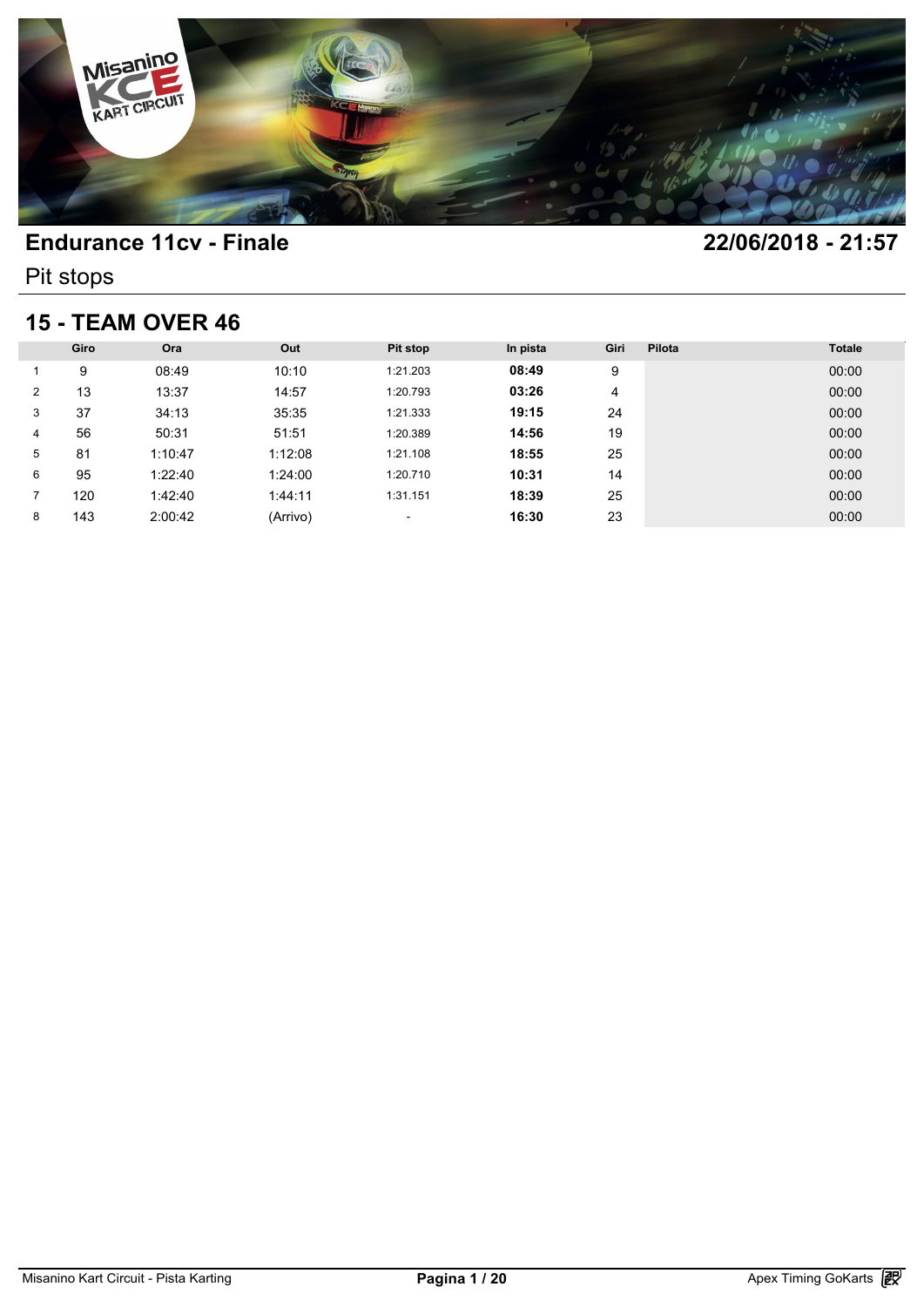

Pit stops

## **10 - DRGM**

| <b>10 - DRGM</b> |      |         |          |          |          |      |        |               |  |
|------------------|------|---------|----------|----------|----------|------|--------|---------------|--|
|                  | Giro | Ora     | Out      | Pit stop | In pista | Giri | Pilota | <b>Totale</b> |  |
|                  | 0    | 00:49   | 02:11    | 1:21.886 | 00:49    | 0    |        | 00:00         |  |
| 2                | 23   | 21:49   | 23:11    | 1:21.863 | 19:37    | 23   |        | 00:00         |  |
| 3                | 47   | 42:49   | 44:10    | 1:21.173 | 19:38    | 24   |        | 00:00         |  |
| 4                | 72   | 1:03:14 | 1:04:36  | 1:21.258 | 19:03    | 25   |        | 00:00         |  |
| 5                | 97   | 1:23:28 | 1:24:50  | 1:21.319 | 18:52    | 25   |        | 00:00         |  |
| 6                | 118  | 1:40:32 | 1:42:13  | 1:41.150 | 15:42    | 21   |        | 00:00         |  |
|                  | 119  | 1:42:54 | 1:44:15  | 1:20.880 | 00:40    | 1    |        | 00:00         |  |
| 8                | 142  | 2:00:44 | (Arrivo) | ٠        | 16:28    | 23   |        | 00:00         |  |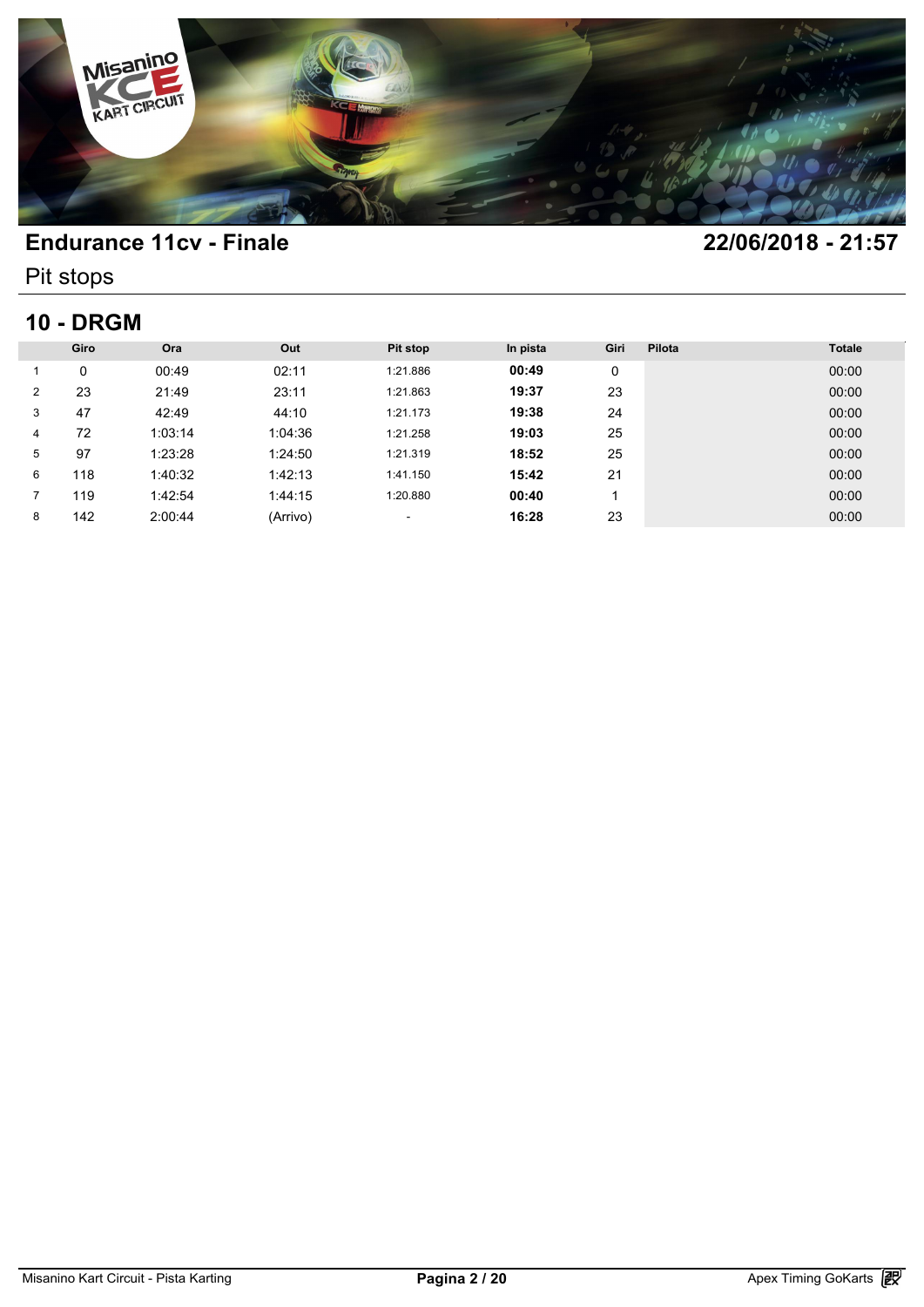

Pit stops

# **1 - IMOLA**

| 1 - IMOLA      |      |         |          |          |          |      |        |               |  |
|----------------|------|---------|----------|----------|----------|------|--------|---------------|--|
|                | Giro | Ora     | Out      | Pit stop | In pista | Giri | Pilota | <b>Totale</b> |  |
|                | 20   | 18:16   | 19:40    | 1:23.450 | 18:16    | 20   |        | 00:00         |  |
| $\overline{2}$ | 44   | 38:54   | 40:19    | 1:24.718 | 19:14    | 24   |        | 00:00         |  |
| 3              | 65   | 56:36   | 57:57    | 1:21.775 | 16:16    | 21   |        | 00:00         |  |
| 4              | 89   | 1:16:07 | 1:17:29  | 1:21.874 | 18:09    | 24   |        | 00:00         |  |
| 5              | 103  | 1:28:04 | 1:29:25  | 1:21.431 | 10:34    | 14   |        | 00:00         |  |
| 6              | 121  | 1:42:51 | 1:44:14  | 1:22.489 | 13:26    | 18   |        | 00:00         |  |
|                | 122  | 1:44:55 | 1:46:18  | 1:22.643 | 00:41    |      |        | 00:00         |  |
| 8              | 143  | 2:01:19 | (Arrivo) | ٠        | 15:01    | 21   |        | 00:00         |  |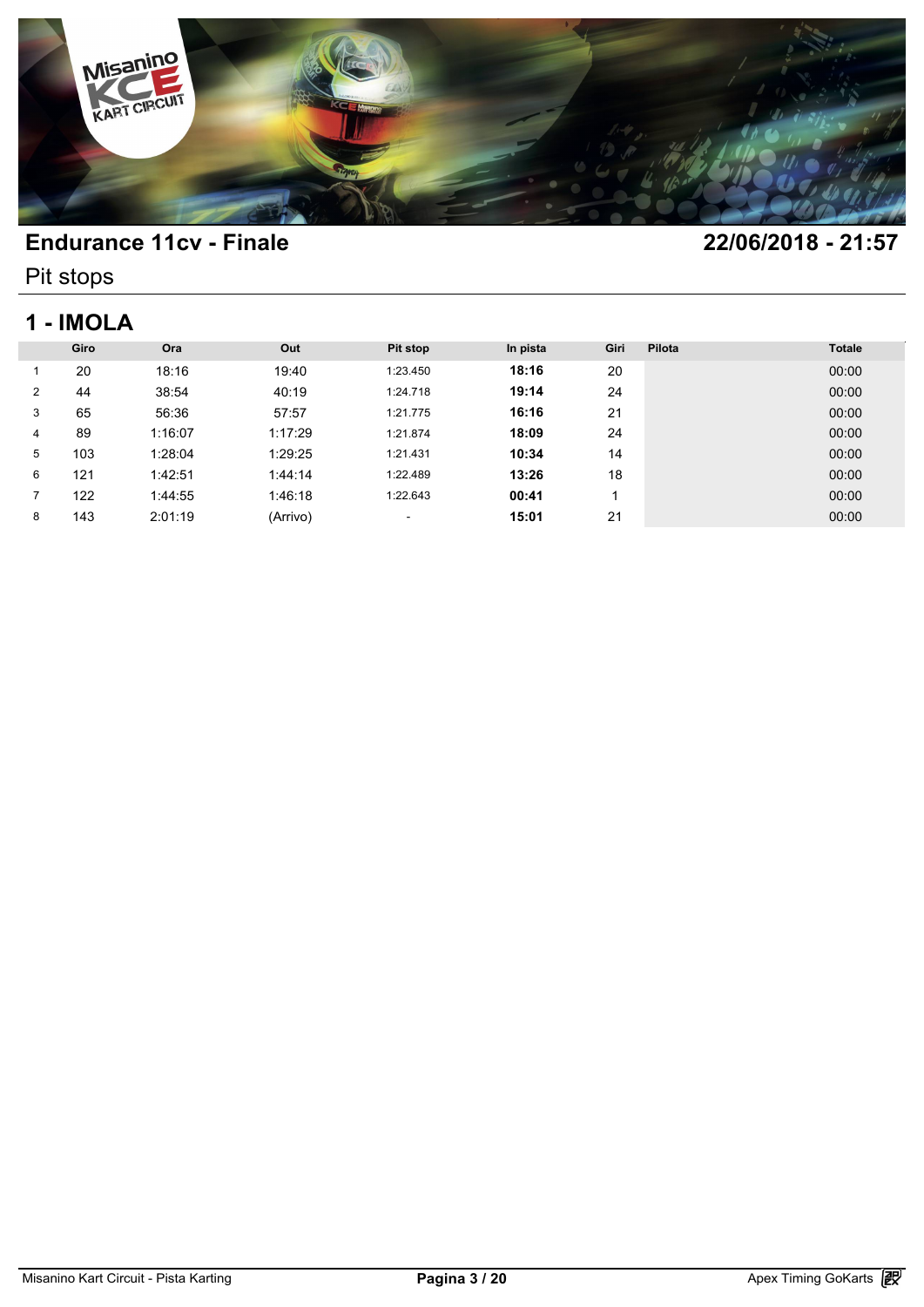

Pit stops

## **11 - ERRRANI TEAM**

| <b>11 - ERRRANI TEAM</b> |      |         |          |          |          |      |        |               |  |
|--------------------------|------|---------|----------|----------|----------|------|--------|---------------|--|
|                          | Giro | Ora     | Out      | Pit stop | In pista | Giri | Pilota | <b>Totale</b> |  |
|                          | 4    | 04:39   | 06:00    | 1:21.746 | 04:39    | 4    |        | 00:00         |  |
| $\overline{2}$           | 26   | 24:49   | 26:10    | 1:21.505 | 18:48    | 22   |        | 00:00         |  |
| 3                        | 45   | 41:27   | 42:48    | 1:21.055 | 15:17    | 19   |        | 00:00         |  |
| 4                        | 70   | 1:01:57 | 1:03:19  | 1:21.524 | 19:08    | 25   |        | 00:00         |  |
| 5                        | 94   | 1:21:35 | 1:22:56  | 1:21.751 | 18:15    | 24   |        | 00:00         |  |
| 6                        | 117  | 1:40:19 | 1:41:41  | 1:21.590 | 17:22    | 23   |        | 00:00         |  |
|                          | 133  | 1:53:41 | 1:55:02  | 1:21.280 | 12:00    | 16   |        | 00:00         |  |
| 8                        | 142  | 2:01:06 | (Arrivo) | ٠        | 06:03    | 9    |        | 00:00         |  |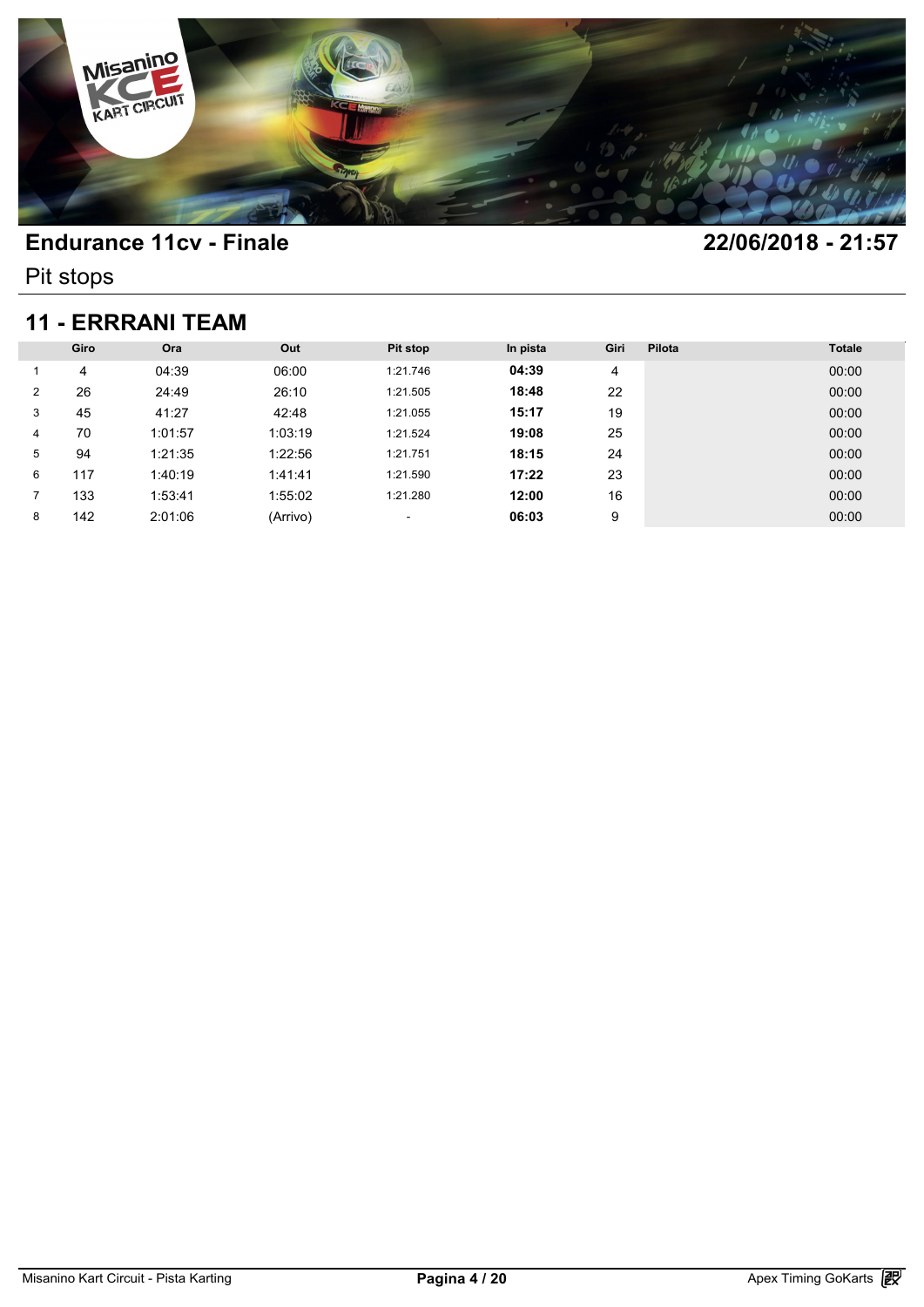

Pit stops

## **18 - SCHENELL**

| <b>18 - SCHENELL</b> |      |         |          |                          |          |      |        |               |  |
|----------------------|------|---------|----------|--------------------------|----------|------|--------|---------------|--|
|                      | Giro | Ora     | Out      | Pit stop                 | In pista | Giri | Pilota | <b>Totale</b> |  |
|                      | 20   | 18:12   | 19:33    | 1:20.601                 | 18:12    | 20   |        | 00:00         |  |
| 2                    | 36   | 32:42   | 34:05    | 1:23.255                 | 13:08    | 16   |        | 00:00         |  |
| 3                    | 55   | 48:59   | 50:23    | 1:24.230                 | 14:54    | 19   |        | 00:00         |  |
| 4                    | 70   | 1:02:00 | 1:03:25  | 1:24.858                 | 11:37    | 15   |        | 00:00         |  |
| 5                    | 87   | 1:16:23 | 1:17:45  | 1:21.179                 | 12:58    | 17   |        | 00:00         |  |
| 6                    | 103  | 1:29:58 | 1:31:20  | 1:21.540                 | 12:13    | 16   |        | 00:00         |  |
| 7                    | 123  | 1:47:11 | 1:48:33  | 1:21.386                 | 15:51    | 20   |        | 00:00         |  |
| 8                    | 140  | 2:00:44 | (Arrivo) | $\overline{\phantom{a}}$ | 12:11    | 17   |        | 00:00         |  |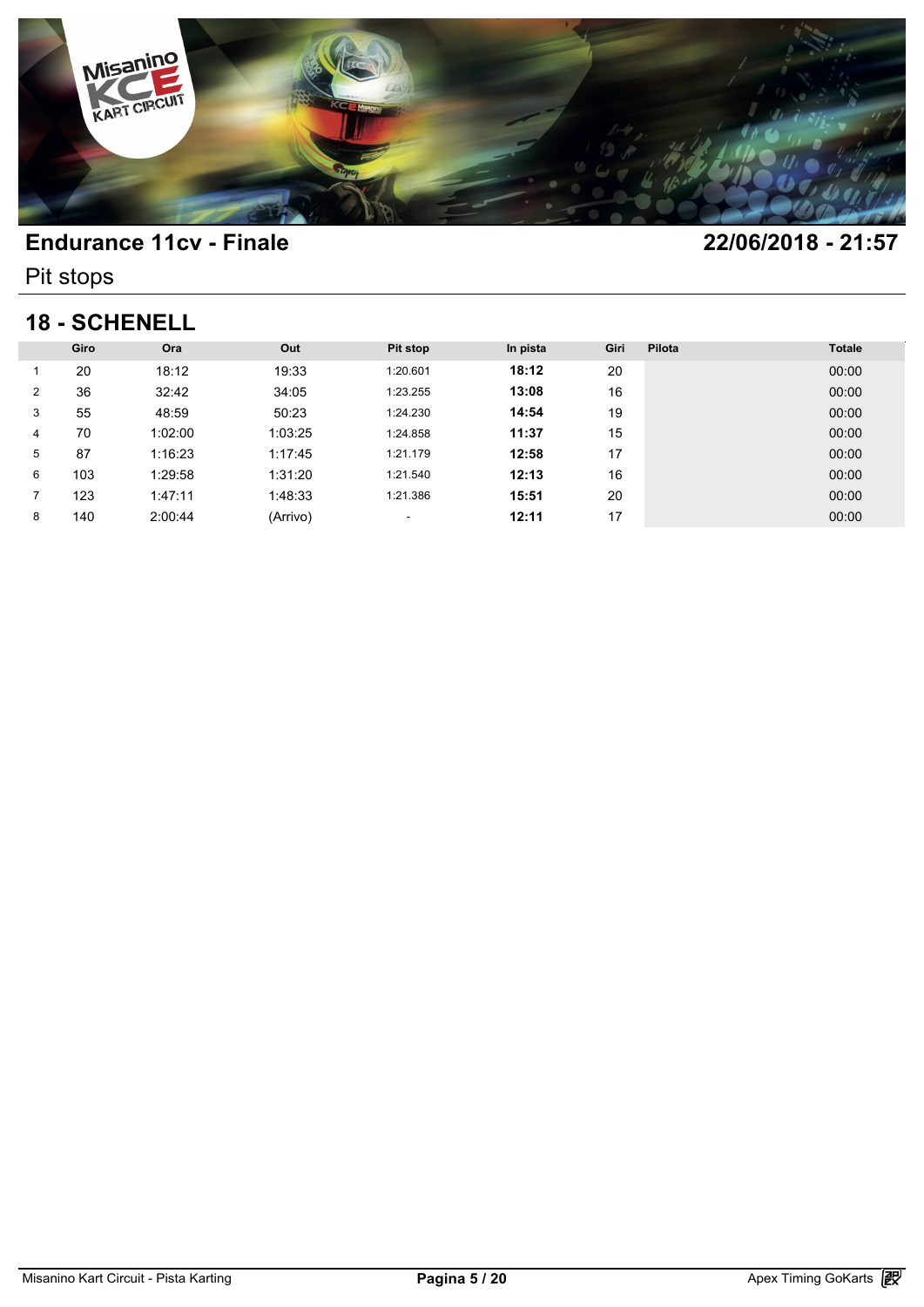

Pit stops

## **7 - BRUS TEAM**

| <b>7 - BRUS TEAM</b> |      |         |          |          |          |      |        |               |  |
|----------------------|------|---------|----------|----------|----------|------|--------|---------------|--|
|                      | Giro | Ora     | Out      | Pit stop | In pista | Giri | Pilota | <b>Totale</b> |  |
|                      | 9    | 09:02   | 10:25    | 1:22.339 | 09:02    | 9    |        | 00:00         |  |
| $\overline{2}$       | 32   | 29:28   | 30:51    | 1:22.458 | 19:03    | 23   |        | 00:00         |  |
| 3                    | 52   | 46:38   | 48:24    | 1:45.800 | 15:47    | 20   |        | 00:00         |  |
| 4                    | 71   | 1:03:06 | 1:04:27  | 1:20.975 | 14:41    | 19   |        | 00:00         |  |
| 5                    | 90   | 1:18:50 | 1:20:11  | 1:21.356 | 14:23    | 19   |        | 00:00         |  |
| 6                    | 113  | 1:37:40 | 1:39:01  | 1:20.481 | 17:28    | 23   |        | 00:00         |  |
|                      | 131  | 1:52:34 | 1:53:55  | 1:21.090 | 13:33    | 18   |        | 00:00         |  |
| 8                    | 141  | 2:00:49 | (Arrivo) | ٠        | 06:53    | 10   |        | 00:00         |  |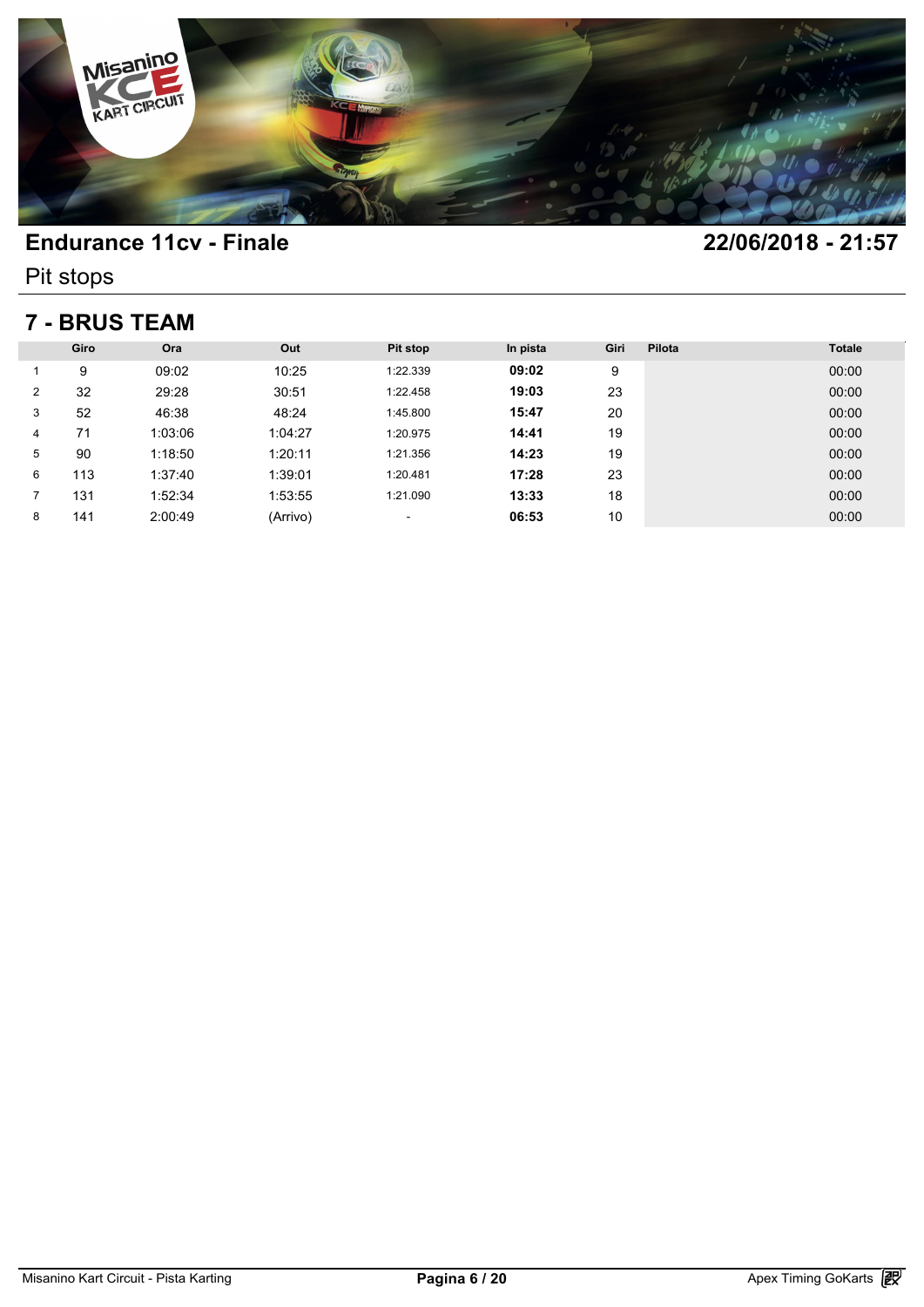

Pit stops

## **16 - CAVEJA RACING**

| <b>16 - CAVEJA RACING</b> |      |         |          |                          |          |      |        |               |  |
|---------------------------|------|---------|----------|--------------------------|----------|------|--------|---------------|--|
|                           | Giro | Ora     | Out      | <b>Pit stop</b>          | In pista | Giri | Pilota | <b>Totale</b> |  |
|                           | 10   | 11:08   | 12:31    | 1:23.356                 | 11:08    | 10   |        | 00:00         |  |
| 2                         | 31   | 29:59   | 31:25    | 1:26.203                 | 17:27    | 21   |        | 00:00         |  |
| 3                         | 53   | 48:50   | 50:12    | 1:21.545                 | 17:25    | 22   |        | 00:00         |  |
| 4                         | 73   | 1:06:22 | 1:07:44  | 1:22.029                 | 16:10    | 20   |        | 00:00         |  |
| 5                         | 86   | 1:17:43 | 1:19:05  | 1:22.109                 | 09:58    | 13   |        | 00:00         |  |
| 6                         | 99   | 1:28:53 | 1:30:15  | 1:22.777                 | 09:47    | 13   |        | 00:00         |  |
|                           | 123  | 1:48:27 | 1:49:49  | 1:22.207                 | 18:11    | 24   |        | 00:00         |  |
| 8                         | 139  | 2:01:09 | (Arrivo) | $\overline{\phantom{a}}$ | 11:19    | 16   |        | 00:00         |  |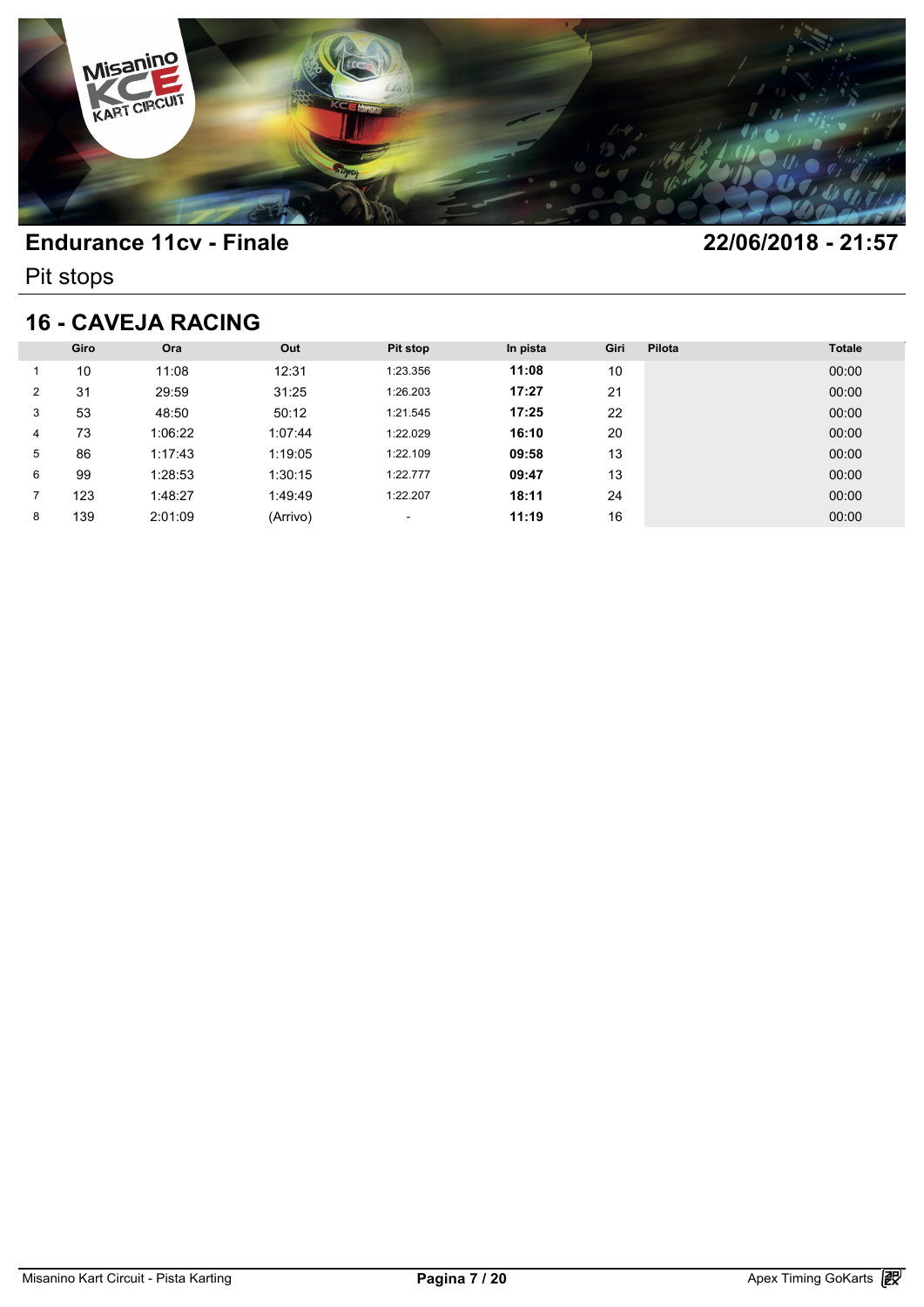

Pit stops

## **6 - PIST'N'BROKE**

| <b>6 - PIST'N'BROKE</b> |      |         |         |          |          |      |        |               |  |
|-------------------------|------|---------|---------|----------|----------|------|--------|---------------|--|
|                         | Giro | Ora     | Out     | Pit stop | In pista | Giri | Pilota | <b>Totale</b> |  |
|                         | 18   | 16:48   | 18:15   | 1:26.773 | 16:48    | 18   |        | 00:00         |  |
| $\overline{2}$          | 35   | 32:13   | 33:37   | 1:24.084 | 13:58    | 17   |        | 00:00         |  |
| 3                       | 52   | 46:57   | 48:18   | 1:21.212 | 13:19    | 17   |        | 00:00         |  |
| 4                       | 68   | 1:00:51 | 1:02:23 | 1:32.906 | 12:32    | 16   |        | 00:00         |  |
| 5                       | 87   | 1:16:54 | 1:18:13 | 1:19.580 | 14:30    | 19   |        | 00:00         |  |
| 6                       | 102  | 1:29:42 | 1:31:03 | 1:20.521 | 11:28    | 15   |        | 00:00         |  |
|                         | 123  | 1:46:58 | 1:48:19 | 1:20.711 | 15:55    | 21   |        | 00:00         |  |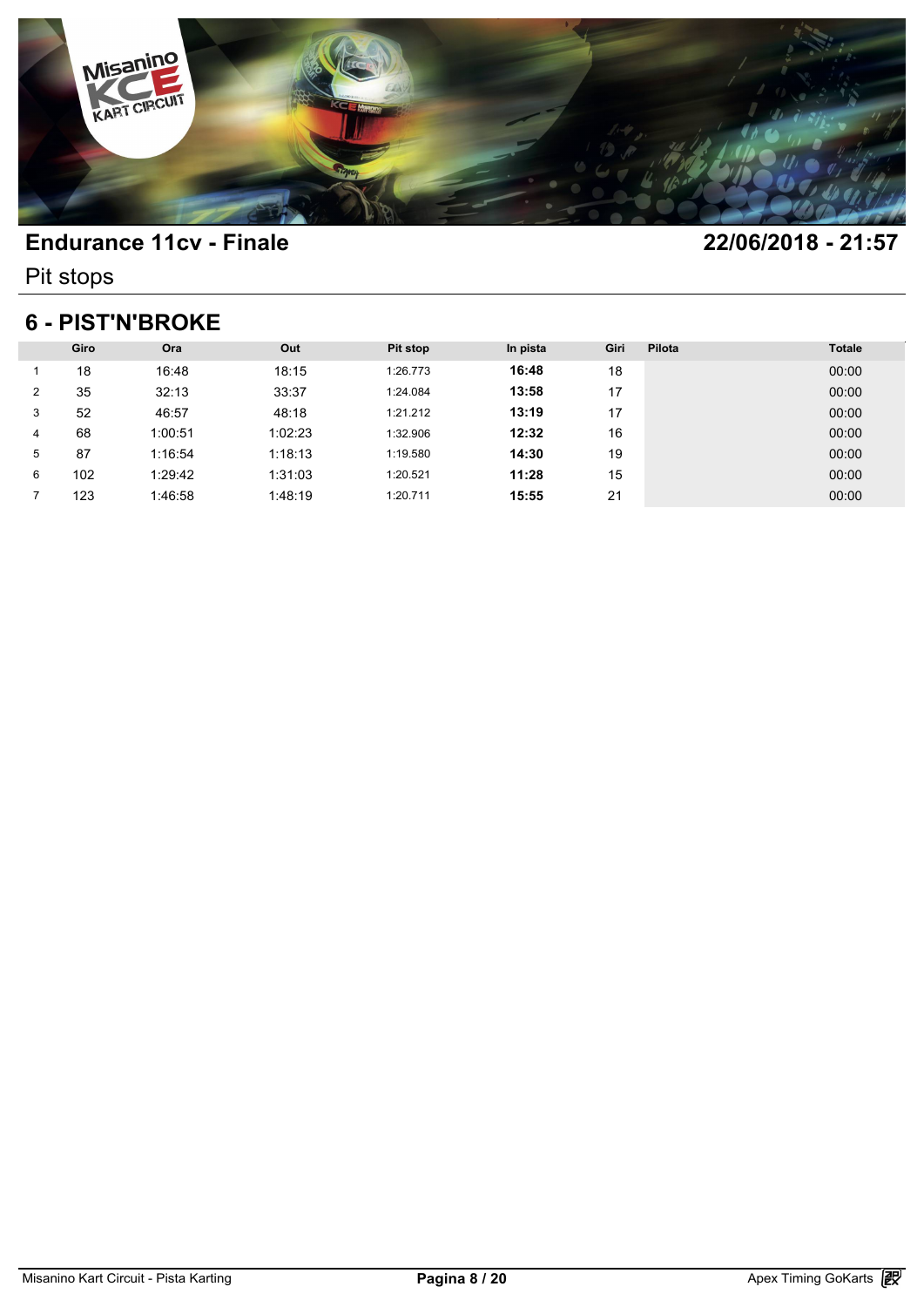

Pit stops

## **8 - PAGANEDO RT**

| 8 - PAGANEDO RT |      |         |          |                 |          |      |        |               |  |
|-----------------|------|---------|----------|-----------------|----------|------|--------|---------------|--|
|                 | Giro | Ora     | Out      | <b>Pit stop</b> | In pista | Giri | Pilota | <b>Totale</b> |  |
|                 | 21   | 19:31   | 20:53    | 1:21.189        | 19:31    | 21   |        | 00:00         |  |
| 2               | 42   | 38:08   | 39:31    | 1:22.950        | 17:15    | 21   |        | 00:00         |  |
| 3               | 65   | 57:33   | 58:54    | 1:21.182        | 18:02    | 23   |        | 00:00         |  |
| 4               | 89   | 1:17:22 | 1:18:44  | 1:21.846        | 18:27    | 24   |        | 00:00         |  |
| 5               | 106  | 1:31:34 | 1:32:57  | 1:22.855        | 12:50    | 17   |        | 00:00         |  |
| 6               | 118  | 1:42:08 | 1:43:30  | 1:21.994        | 09:11    | 12   |        | 00:00         |  |
|                 | 119  | 1:44:12 | 1:45:34  | 1:21.659        | 00:41    |      |        | 00:00         |  |
| 8               | 140  | 2:00:48 | (Arrivo) | ٠               | 15:14    | 21   |        | 00:00         |  |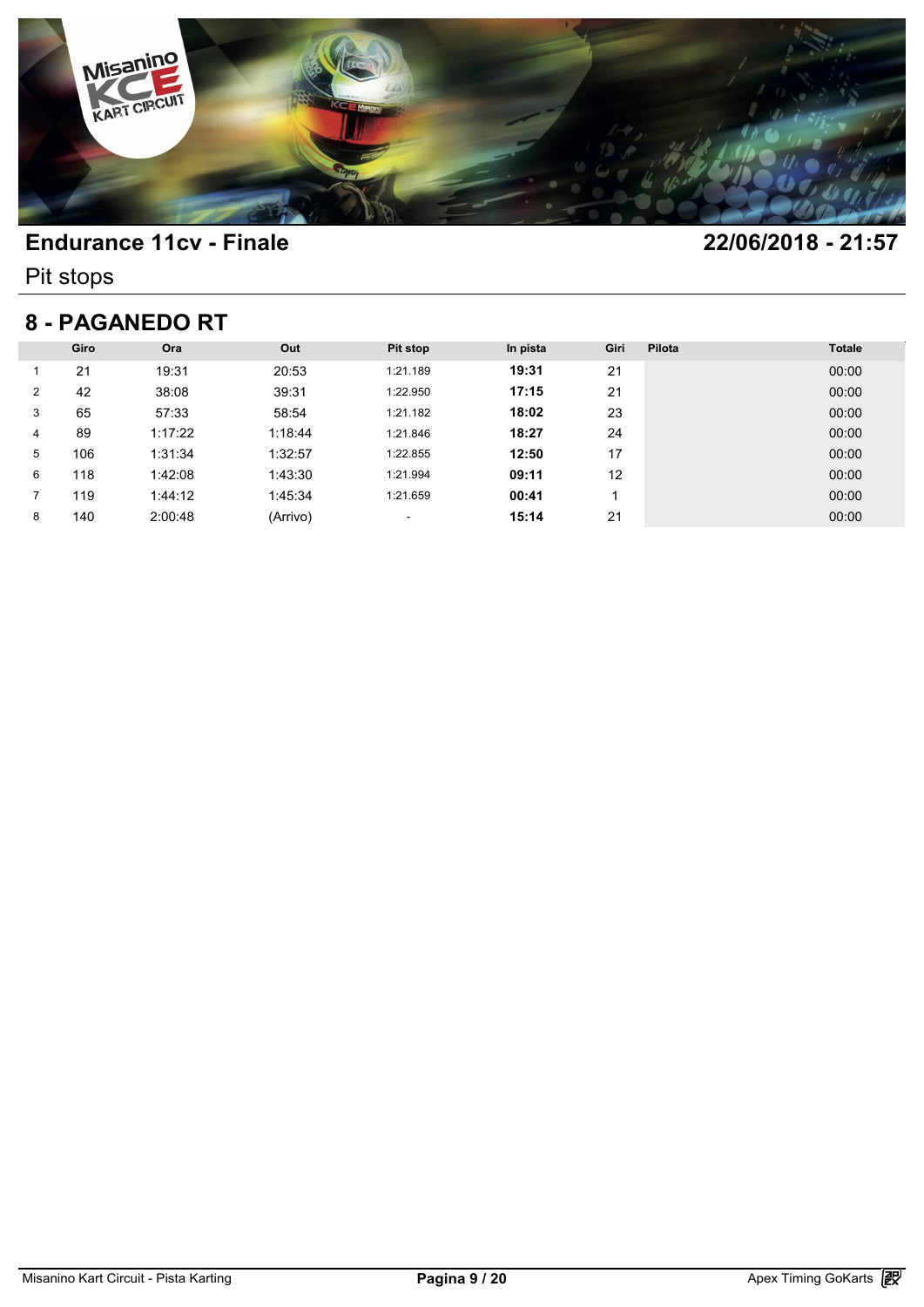

Pit stops

# **2 - ER CORSE**

| <b>2 - ER CORSE</b> |      |         |          |          |          |      |        |               |  |  |  |
|---------------------|------|---------|----------|----------|----------|------|--------|---------------|--|--|--|
|                     | Giro | Ora     | Out      | Pit stop | In pista | Giri | Pilota | <b>Totale</b> |  |  |  |
|                     | 14   | 14:17   | 15:44    | 1:26.643 | 14:17    | 14   |        | 00:00         |  |  |  |
| $\overline{2}$      | 32   | 30:46   | 32:08    | 1:21.453 | 15:02    | 18   |        | 00:00         |  |  |  |
| 3                   | 49   | 45:42   | 47:03    | 1:20.583 | 13:34    | 17   |        | 00:00         |  |  |  |
| 4                   | 68   | 1:01:48 | 1:03:09  | 1:20.561 | 14:44    | 19   |        | 00:00         |  |  |  |
| 5                   | 86   | 1:17:02 | 1:18:22  | 1:19.907 | 13:53    | 18   |        | 00:00         |  |  |  |
| 6                   | 104  | 1:32:13 | 1:33:36  | 1:22.466 | 13:51    | 18   |        | 00:00         |  |  |  |
|                     | 119  | 1:45:16 | 1:46:37  | 1:20.897 | 11:40    | 15   |        | 00:00         |  |  |  |
| 8                   | 139  | 2:01:08 | (Arrivo) | ٠        | 14:31    | 20   |        | 00:00         |  |  |  |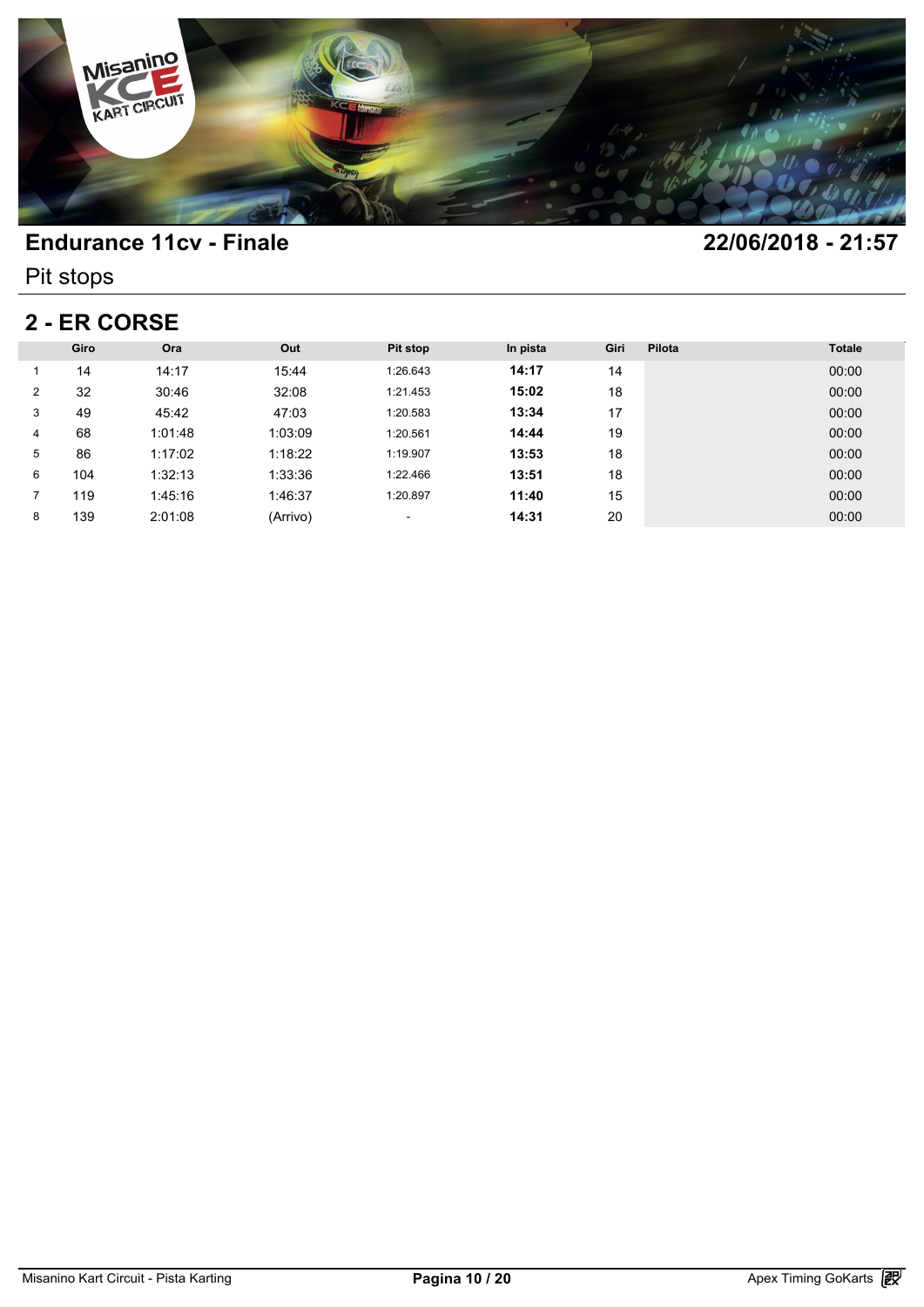

Pit stops

## **21 - PANAREA**

| 21 - PANAREA |      |         |          |          |          |      |        |               |  |  |
|--------------|------|---------|----------|----------|----------|------|--------|---------------|--|--|
|              | Giro | Ora     | Out      | Pit stop | In pista | Giri | Pilota | <b>Totale</b> |  |  |
|              | 16   | 15:37   | 17:12    | 1:34.968 | 15:37    | 16   |        | 00:00         |  |  |
| 2            | 34   | 32:08   | 33:33    | 1:24.365 | 14:55    | 18   |        | 00:00         |  |  |
| 3            | 54   | 49:18   | 50:45    | 1:26.807 | 15:45    | 20   |        | 00:00         |  |  |
| 4            | 73   | 1:05:30 | 1:06:53  | 1:22.916 | 14:44    | 19   |        | 00:00         |  |  |
| 5            | 92   | 1:21:23 | 1:22:46  | 1:22.650 | 14:30    | 19   |        | 00:00         |  |  |
| 6            | 106  | 1:33:27 | 1:34:51  | 1:23.986 | 10:41    | 14   |        | 00:00         |  |  |
|              | 120  | 1:45:26 | 1:46:47  | 1:21.557 | 10:34    | 14   |        | 00:00         |  |  |
| 8            | 140  | 2:01:21 | (Arrivo) | ٠        | 14:33    | 20   |        | 00:00         |  |  |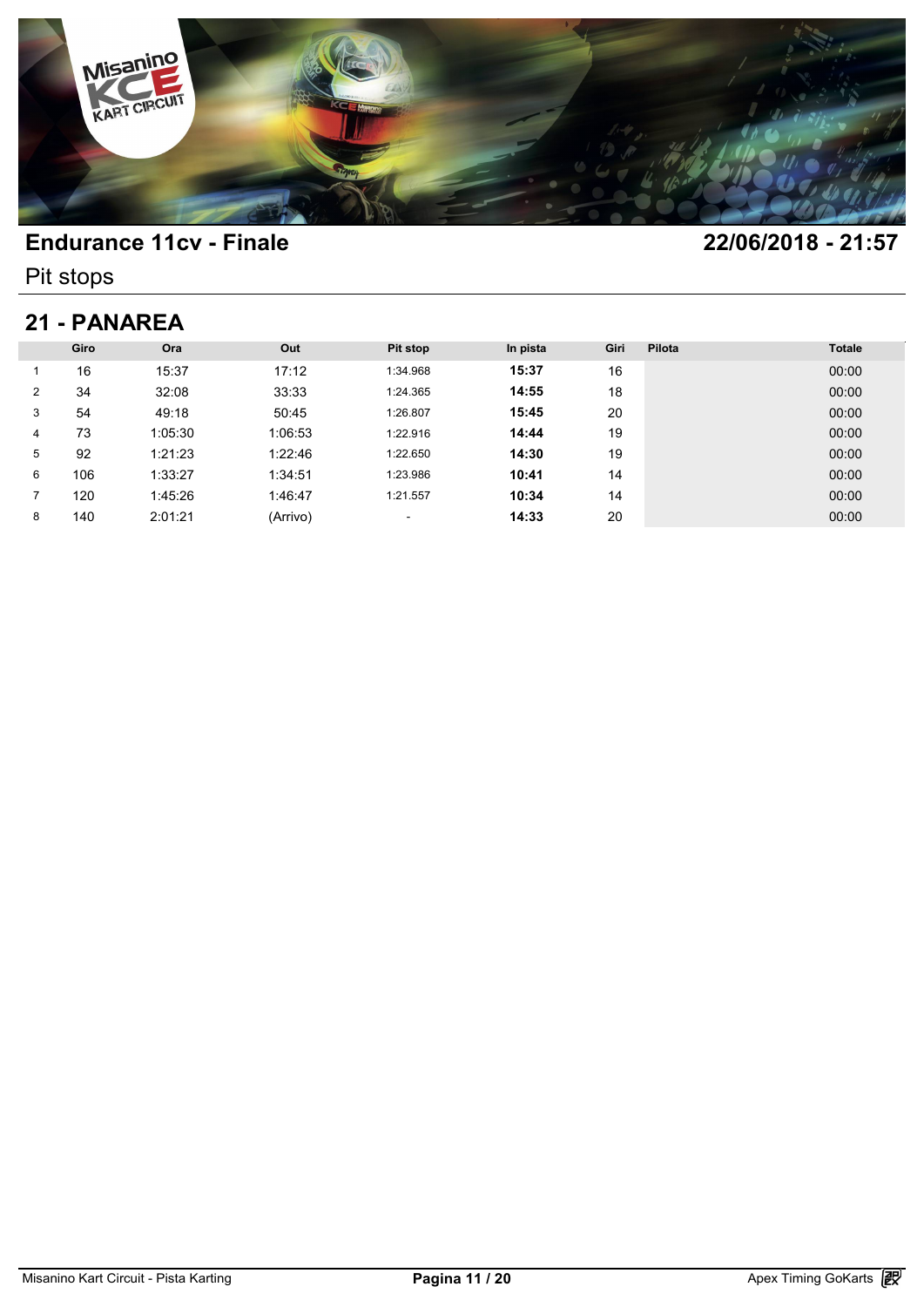

Pit stops

## **17 - TRUENTUM**

| <b>17 - TRUENTUM</b> |      |         |          |          |          |      |        |               |  |
|----------------------|------|---------|----------|----------|----------|------|--------|---------------|--|
|                      | Giro | Ora     | Out      | Pit stop | In pista | Giri | Pilota | <b>Totale</b> |  |
|                      | 16   | 15:07   | 16:34    | 1:26.293 | 15:07    | 16   |        | 00:00         |  |
| $\overline{2}$       | 32   | 29:56   | 31:22    | 1:26.008 | 13:21    | 16   |        | 00:00         |  |
| 3                    | 56   | 50:28   | 51:53    | 1:24.727 | 19:06    | 24   |        | 00:00         |  |
| 4                    | 82   | 1:12:12 | 1:13:36  | 1:24.618 | 20:18    | 26   |        | 00:00         |  |
| 5                    | 100  | 1:27:26 | 1:29:00  | 1:33.686 | 13:49    | 18   |        | 00:00         |  |
| 6                    | 113  | 1:38:53 | 1:40:16  | 1:23.028 | 09:53    | 13   |        | 00:00         |  |
| 7                    | 127  | 1:50:56 | 1:52:20  | 1:24.092 | 10:39    | 14   |        | 00:00         |  |
| 8                    | 139  | 2:00:49 | (Arrivo) | ٠        | 08:29    | 12   |        | 00:00         |  |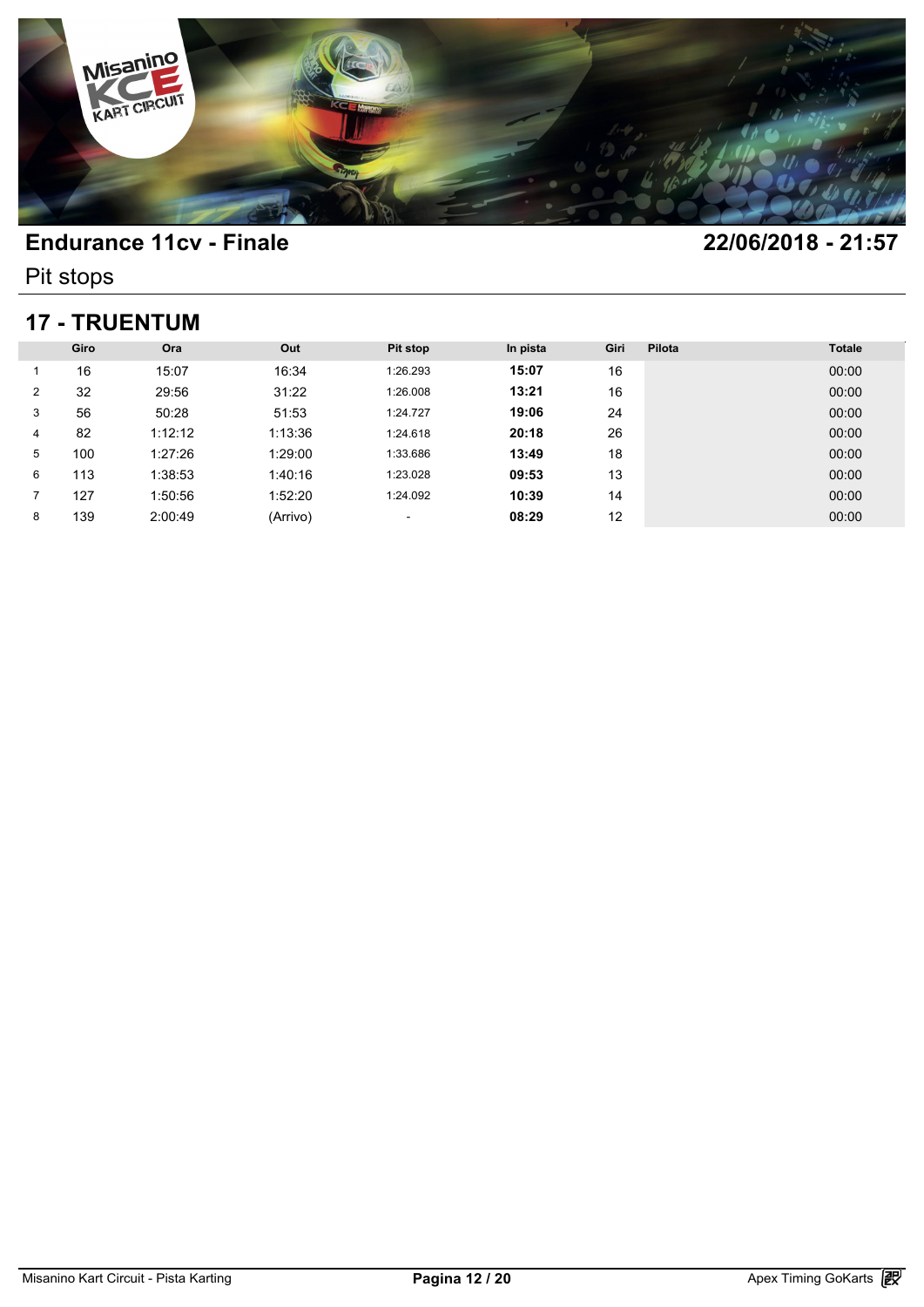

Pit stops

# **9 - MA VERAMENDEH**

|   | <b>9 - MA VERAMENDEH</b> |         |          |                          |          |      |        |               |  |  |  |  |
|---|--------------------------|---------|----------|--------------------------|----------|------|--------|---------------|--|--|--|--|
|   | Giro                     | Ora     | Out      | Pit stop                 | In pista | Giri | Pilota | <b>Totale</b> |  |  |  |  |
|   | 17                       | 16:00   | 17:24    | 1:23.651                 | 16:00    | 17   |        | 00:00         |  |  |  |  |
| 2 | 36                       | 33:12   | 34:36    | 1:24.155                 | 15:48    | 19   |        | 00:00         |  |  |  |  |
| 3 | 48                       | 44:14   | 45:37    | 1:23.076                 | 09:37    | 12   |        | 00:00         |  |  |  |  |
| 4 | 62                       | 56:32   | 57:58    | 1:26.038                 | 10:54    | 14   |        | 00:00         |  |  |  |  |
| 5 | 80                       | 1:12:03 | 1:13:25  | 1:21.859                 | 14:05    | 18   |        | 00:00         |  |  |  |  |
| 6 | 95                       | 1:24:59 | 1:26:22  | 1:22.821                 | 11:34    | 15   |        | 00:00         |  |  |  |  |
| 7 | 112                      | 1:39:26 | 1:40:50  | 1:24.038                 | 13:04    | 17   |        | 00:00         |  |  |  |  |
| 8 | 139                      | 2:00:50 | (Arrivo) | $\overline{\phantom{a}}$ | 20:00    | 27   |        | 00:00         |  |  |  |  |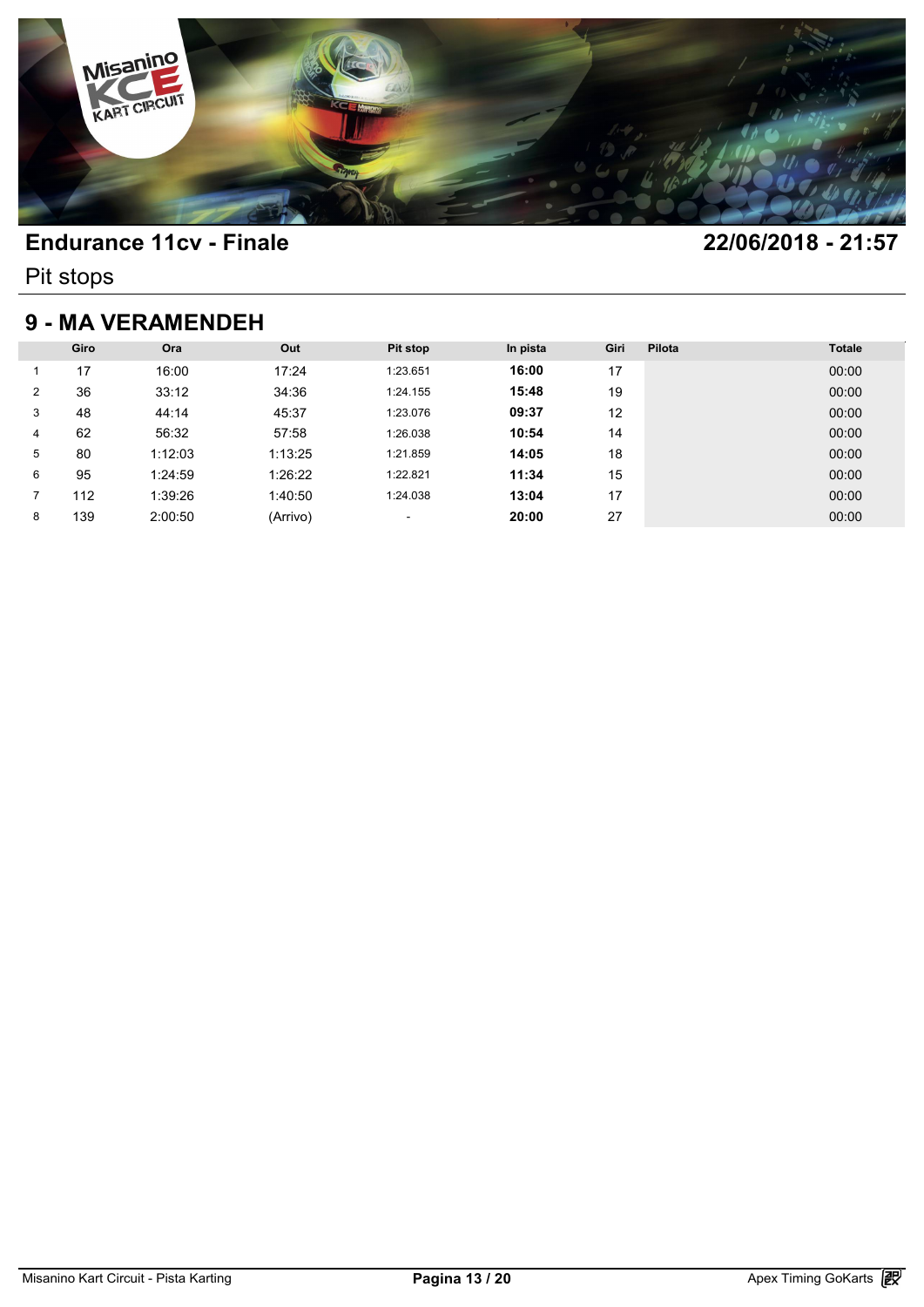

Pit stops

# **12 - ARTES**

|   | <b>12 - ARTES</b> |         |          |                          |          |      |        |               |  |  |  |  |
|---|-------------------|---------|----------|--------------------------|----------|------|--------|---------------|--|--|--|--|
|   | Giro              | Ora     | Out      | Pit stop                 | In pista | Giri | Pilota | <b>Totale</b> |  |  |  |  |
|   | 18                | 17:22   | 18:43    | 1:20.977                 | 17:22    | 18   |        | 00:00         |  |  |  |  |
| 2 | 40                | 37:15   | 38:36    | 1:21.325                 | 18:31    | 22   |        | 00:00         |  |  |  |  |
| 3 | 64                | 57:37   | 58:59    | 1:21.313                 | 19:01    | 24   |        | 00:00         |  |  |  |  |
| 4 | 79                | 1:10:36 | 1:11:57  | 1:20.624                 | 11:37    | 15   |        | 00:00         |  |  |  |  |
| 5 | 96                | 1:25:06 | 1:26:28  | 1:22.370                 | 13:08    | 17   |        | 00:00         |  |  |  |  |
| 6 | 113               | 1:39:21 | 1:40:42  | 1:21.653                 | 12:52    | 17   |        | 00:00         |  |  |  |  |
| 7 | 127               | 1:51:20 | 1:52:41  | 1:20.682                 | 10:37    | 14   |        | 00:00         |  |  |  |  |
| 8 | 139               | 2:01:08 | (Arrivo) | $\overline{\phantom{a}}$ | 08:27    | 12   |        | 00:00         |  |  |  |  |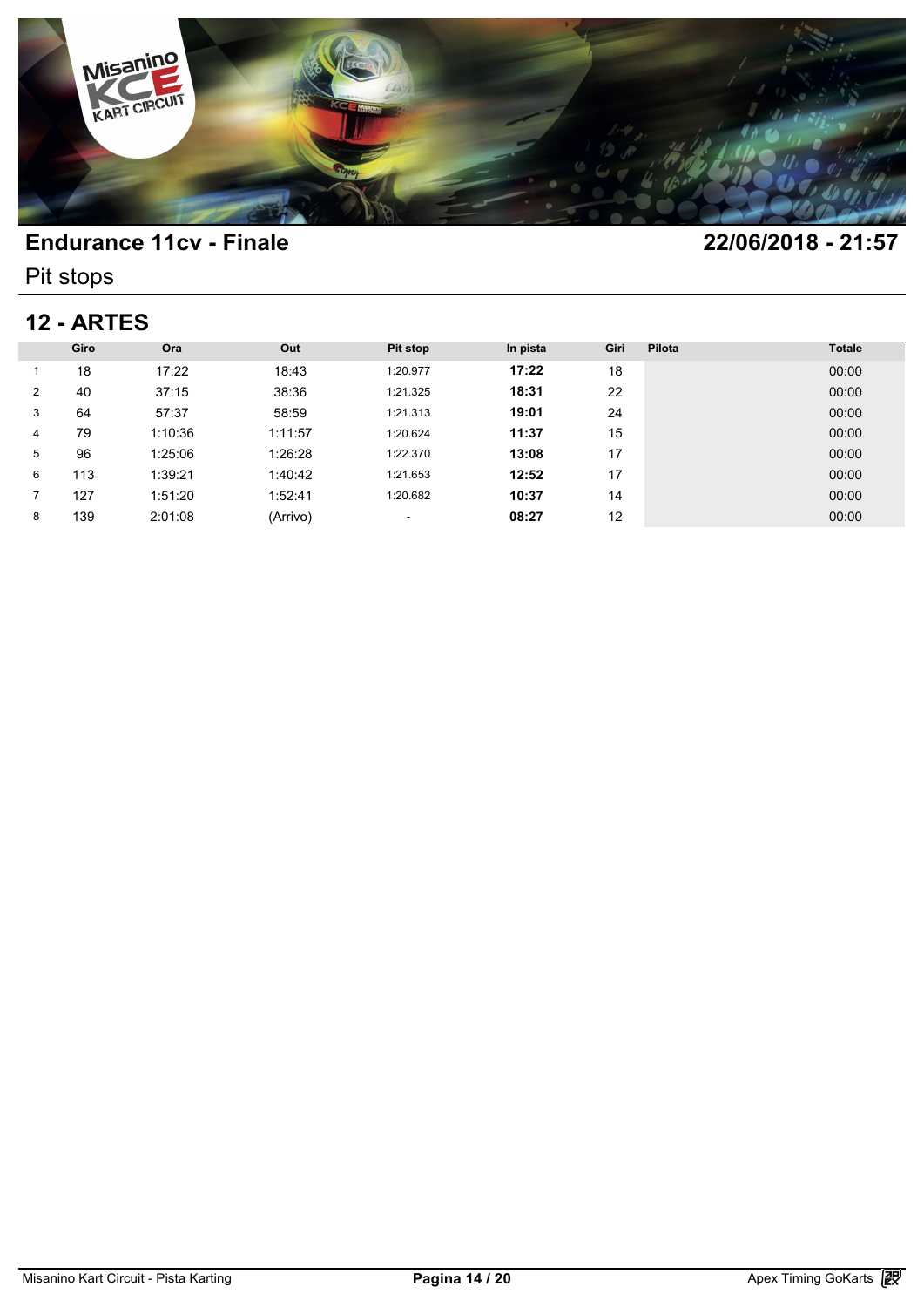

Pit stops

# **14 - MELONI**

|   | <b>14 - MELONI</b> |         |          |          |          |      |        |               |  |  |  |  |
|---|--------------------|---------|----------|----------|----------|------|--------|---------------|--|--|--|--|
|   | Giro               | Ora     | Out      | Pit stop | In pista | Giri | Pilota | <b>Totale</b> |  |  |  |  |
|   | 16                 | 15:08   | 16:37    | 1:28.574 | 15:08    | 16   |        | 00:00         |  |  |  |  |
| 2 | 32                 | 30:49   | 32:11    | 1:22.342 | 14:11    | 16   |        | 00:00         |  |  |  |  |
| 3 | 50                 | 46:35   | 47:57    | 1:22.034 | 14:24    | 18   |        | 00:00         |  |  |  |  |
| 4 | 68                 | 1:01:57 | 1:03:40  | 1:43.011 | 13:59    | 18   |        | 00:00         |  |  |  |  |
| 5 | 90                 | 1:20:36 | 1:22:00  | 1:23.712 | 16:56    | 22   |        | 00:00         |  |  |  |  |
| 6 | 104                | 1:33:47 | 1:35:09  | 1:22.302 | 11:46    | 14   |        | 00:00         |  |  |  |  |
|   | 118                | 1:46:01 | 1:47:23  | 1:22.143 | 10:51    | 14   |        | 00:00         |  |  |  |  |
| 8 | 137                | 2:01:00 | (Arrivo) | ٠        | 13:36    | 19   |        | 00:00         |  |  |  |  |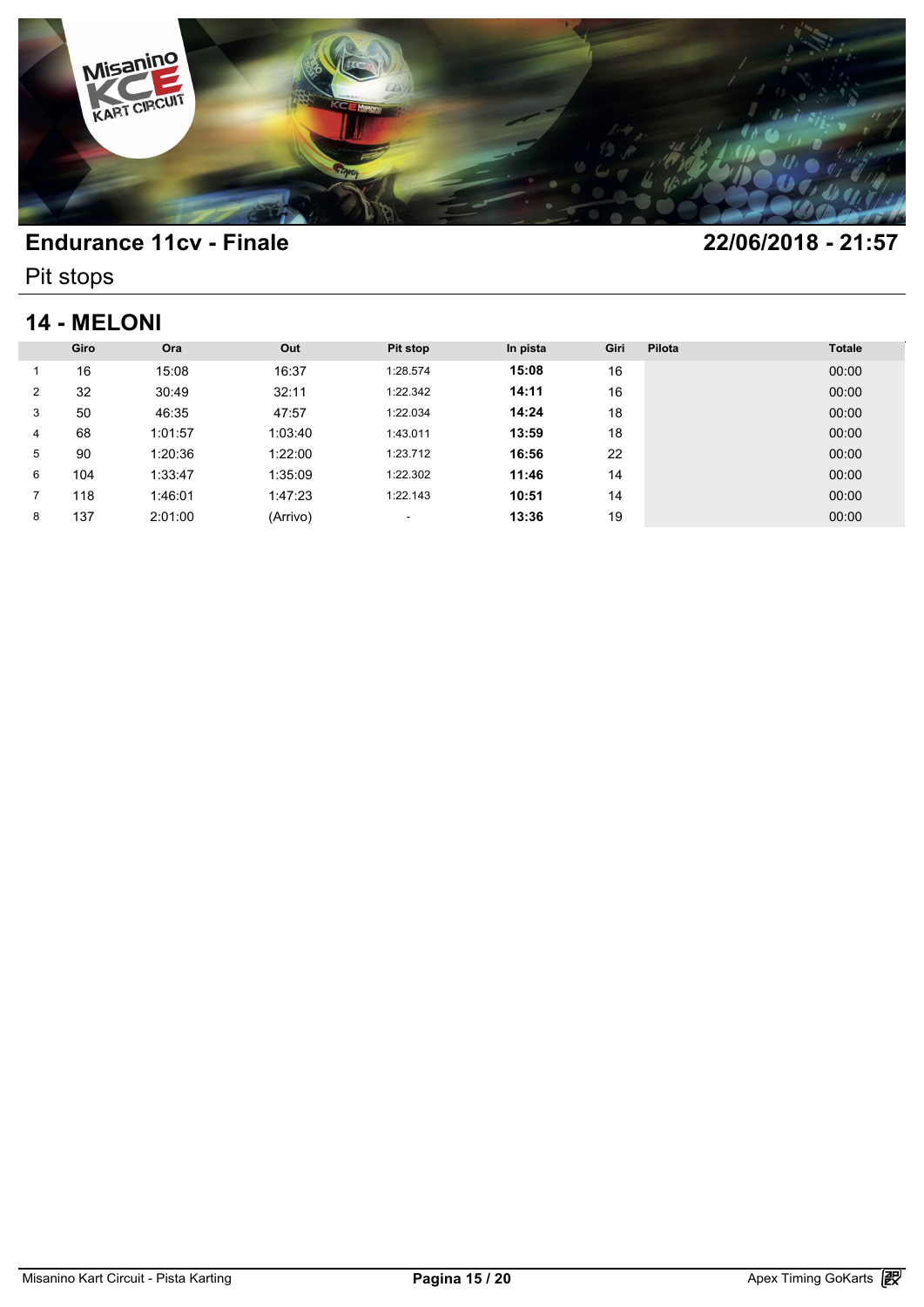

Pit stops

## **5 - FIORINI & COMPANY**

|                | 5 - FIORINI & COMPANY |         |          |          |          |      |        |               |  |  |  |  |
|----------------|-----------------------|---------|----------|----------|----------|------|--------|---------------|--|--|--|--|
|                | Giro                  | Ora     | Out      | Pit stop | In pista | Giri | Pilota | <b>Totale</b> |  |  |  |  |
|                | 20                    | 19:08   | 20:31    | 1:22.621 | 19:08    | 20   |        | 00:00         |  |  |  |  |
| $\overline{2}$ | 43                    | 39:59   | 41:21    | 1:21.875 | 19:28    | 23   |        | 00:00         |  |  |  |  |
| 3              | 65                    | 59:26   | 1:00:47  | 1:21.172 | 18:04    | 22   |        | 00:00         |  |  |  |  |
| 4              | 81                    | 1:14:04 | 1:15:27  | 1:23.754 | 13:16    | 16   |        | 00:00         |  |  |  |  |
| 5              | 93                    | 1:25:04 | 1:26:25  | 1:21.757 | 09:36    | 12   |        | 00:00         |  |  |  |  |
| 6              | 104                   | 1:34:46 | 1:36:07  | 1:21.296 | 08:20    | 11   |        | 00:00         |  |  |  |  |
|                | 108                   | 1:39:19 | 1:40:40  | 1:20.724 | 03:12    | 4    |        | 00:00         |  |  |  |  |
| 8              | 136                   | 2:01:22 | (Arrivo) | ٠        | 20:42    | 28   |        | 00:00         |  |  |  |  |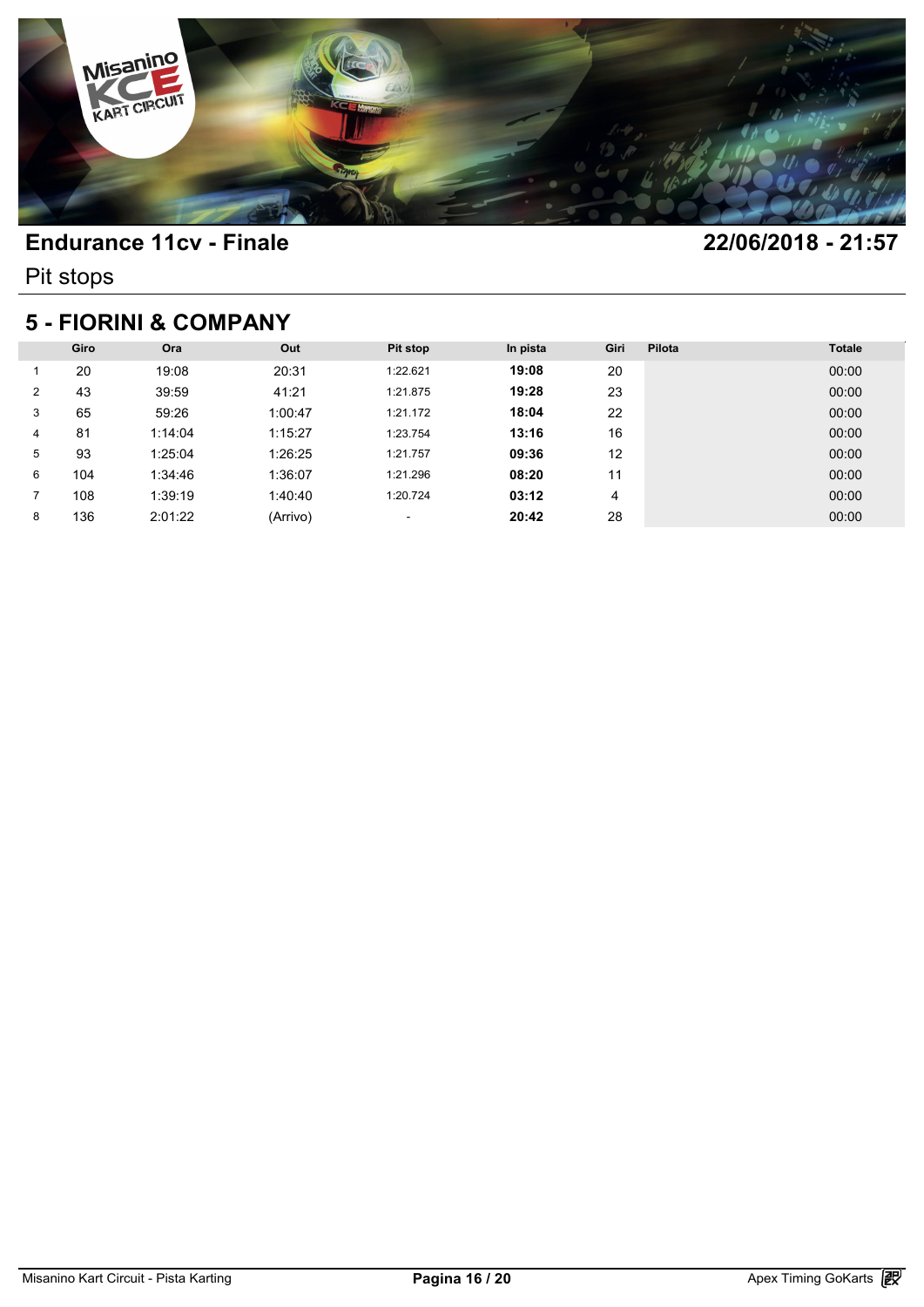

Pit stops

## **13 - BRAKELASS**

|   | <b>13 - BRAKELASS</b> |         |          |                          |          |      |        |               |  |  |  |  |
|---|-----------------------|---------|----------|--------------------------|----------|------|--------|---------------|--|--|--|--|
|   | Giro                  | Ora     | Out      | <b>Pit stop</b>          | In pista | Giri | Pilota | <b>Totale</b> |  |  |  |  |
|   | 14                    | 13:54   | 15:20    | 1:26.885                 | 13:54    | 14   |        | 00:00         |  |  |  |  |
| 2 | 27                    | 26:36   | 28:01    | 1:24.983                 | 11:15    | 13   |        | 00:00         |  |  |  |  |
| 3 | 34                    | 34:05   | 35:36    | 1:31.154                 | 06:03    | 7    |        | 00:00         |  |  |  |  |
| 4 | 55                    | 52:39   | 54:03    | 1:23.087                 | 17:03    | 21   |        | 00:00         |  |  |  |  |
| 5 | 78                    | 1:11:59 | 1:13:25  | 1:26.196                 | 17:56    | 23   |        | 00:00         |  |  |  |  |
| 6 | 99                    | 1:29:50 | 1:31:15  | 1:24.551                 | 16:24    | 21   |        | 00:00         |  |  |  |  |
| 7 | 116                   | 1:45:20 | 1:46:42  | 1:21.993                 | 14:05    | 17   |        | 00:00         |  |  |  |  |
| 8 | 135                   | 2:00:46 | (Arrivo) | $\overline{\phantom{a}}$ | 14:03    | 19   |        | 00:00         |  |  |  |  |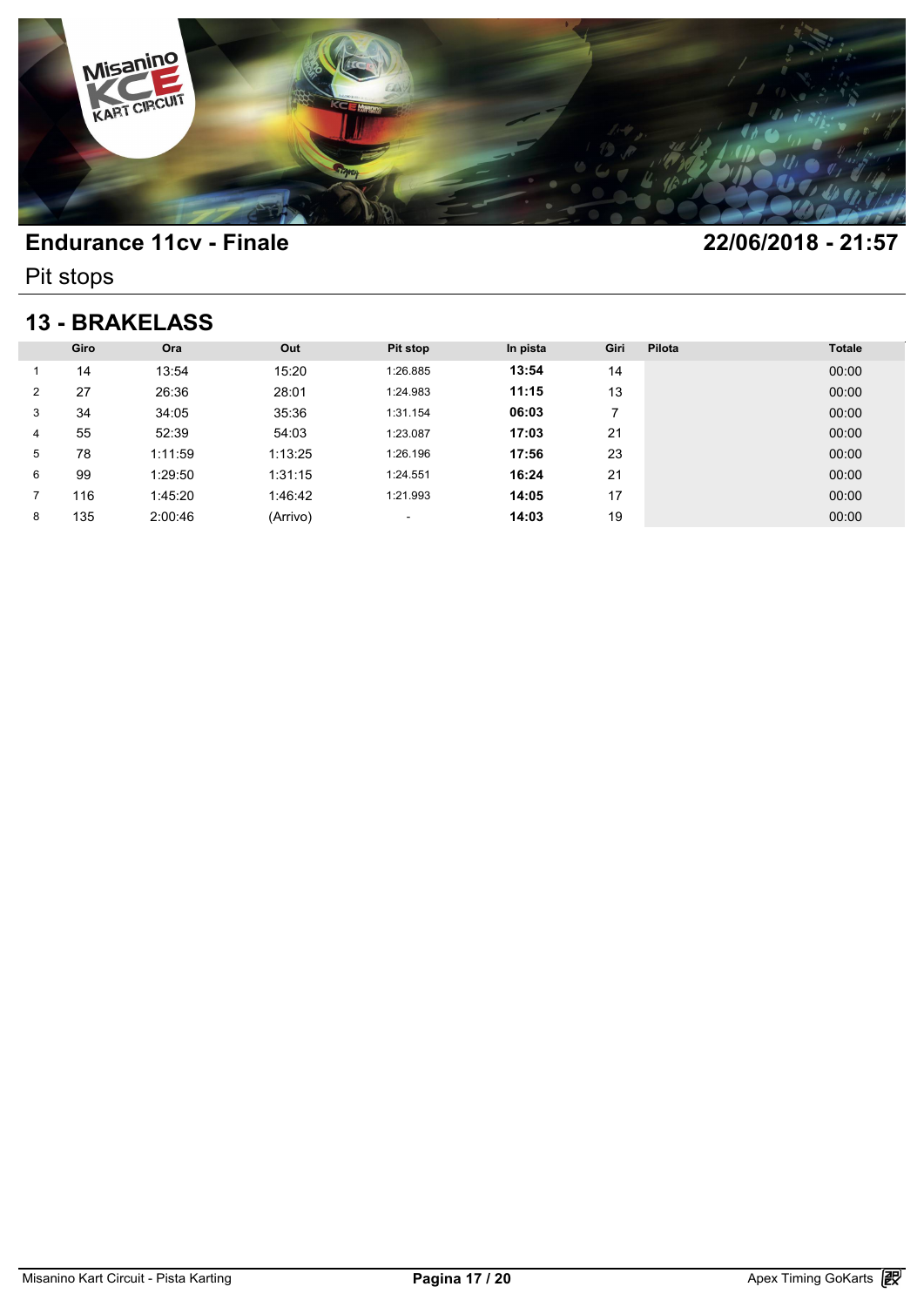

Pit stops

## **19 - TEAM BALETHON**

|   | <b>19 - TEAM BALETHON</b> |         |          |                          |          |      |        |               |  |  |  |  |
|---|---------------------------|---------|----------|--------------------------|----------|------|--------|---------------|--|--|--|--|
|   | Giro                      | Ora     | Out      | Pit stop                 | In pista | Giri | Pilota | <b>Totale</b> |  |  |  |  |
|   | 19                        | 18:11   | 19:36    | 1:24.872                 | 18:11    | 19   |        | 00:00         |  |  |  |  |
| 2 | 40                        | 38:42   | 40:06    | 1:23.991                 | 19:06    | 21   |        | 00:00         |  |  |  |  |
| 3 | 60                        | 56:07   | 57:33    | 1:26.053                 | 16:01    | 20   |        | 00:00         |  |  |  |  |
| 4 | 83                        | 1:15:57 | 1:17:20  | 1:22.732                 | 18:23    | 23   |        | 00:00         |  |  |  |  |
| 5 | 100                       | 1:30:36 | 1:32:05  | 1:28.325                 | 13:16    | 17   |        | 00:00         |  |  |  |  |
| 6 | 109                       | 1:39:14 | 1:40:49  | 1:34.459                 | 07:09    | 9    |        | 00:00         |  |  |  |  |
| 7 | 123                       | 1:51:27 | 1:52:52  | 1:24.587                 | 10:38    | 14   |        | 00:00         |  |  |  |  |
| 8 | 134                       | 2:00:47 | (Arrivo) | $\overline{\phantom{a}}$ | 07:55    | 11   |        | 00:00         |  |  |  |  |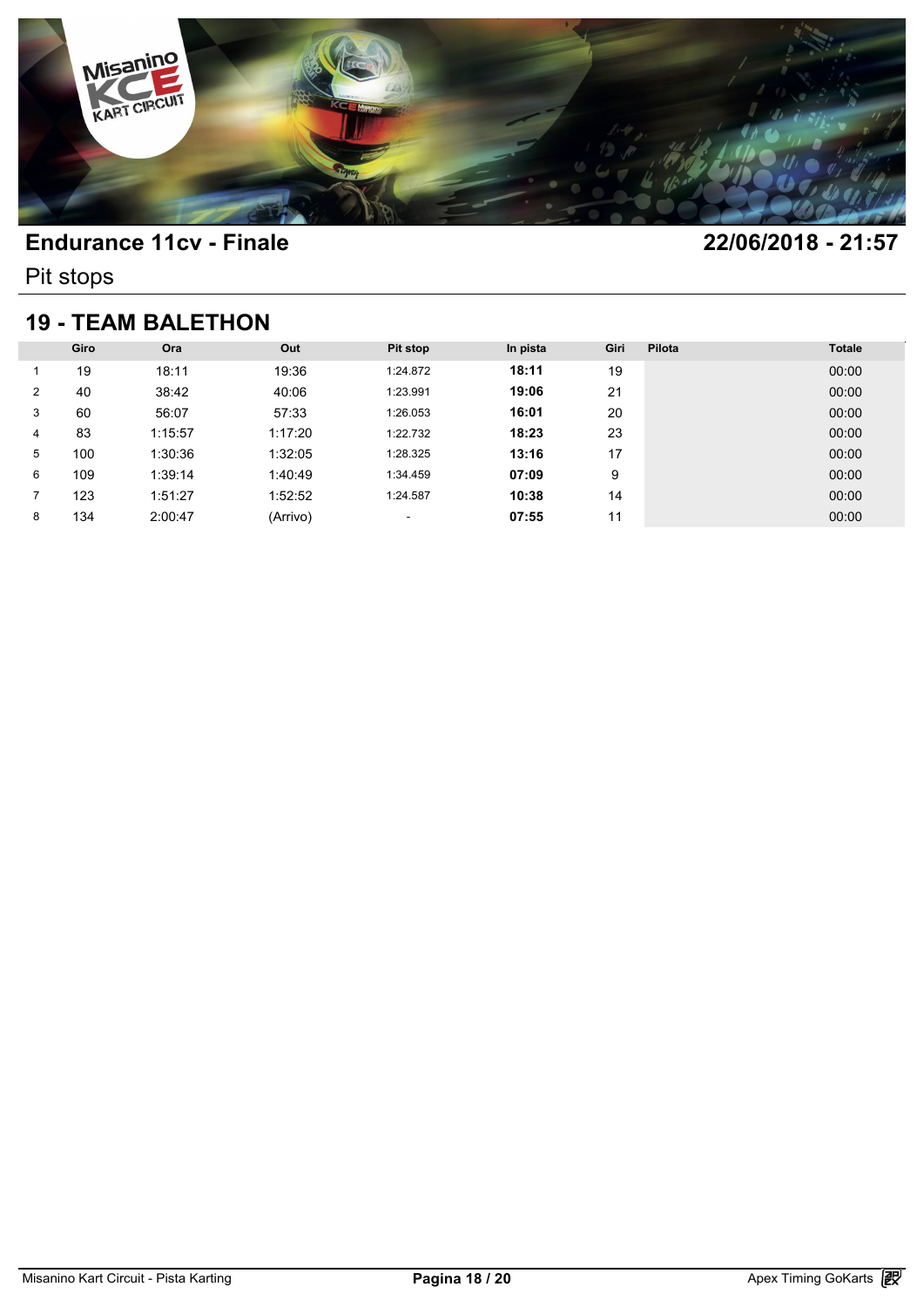

Pit stops

## **3 - CICCIO RACING**

|                | 3 - CICCIO RACING |         |          |          |          |      |        |               |  |  |  |  |
|----------------|-------------------|---------|----------|----------|----------|------|--------|---------------|--|--|--|--|
|                | Giro              | Ora     | Out      | Pit stop | In pista | Giri | Pilota | <b>Totale</b> |  |  |  |  |
|                | 6                 | 07:08   | 08:30    | 1:22.125 | 07:08    | 6    |        | 00:00         |  |  |  |  |
| $\overline{2}$ | 18                | 19:30   | 20:51    | 1:21.473 | 11:00    | 12   |        | 00:00         |  |  |  |  |
| 3              | 44                | 41:45   | 43:18    | 1:32.687 | 20:53    | 26   |        | 00:00         |  |  |  |  |
| 4              | 65                | 1:00:50 | 1:02:13  | 1:22.757 | 17:32    | 21   |        | 00:00         |  |  |  |  |
| 5              | 82                | 1:17:46 | 1:19:09  | 1:23.448 | 15:33    | 17   |        | 00:00         |  |  |  |  |
| 6              | 105               | 1:36:49 | 1:38:09  | 1:20.123 | 17:40    | 23   |        | 00:00         |  |  |  |  |
|                | 119               | 1:49:33 | 1:50:56  | 1:22.789 | 11:23    | 14   |        | 00:00         |  |  |  |  |
| 8              | 133               | 2:01:15 | (Arrivo) | ٠        | 10:18    | 14   |        | 00:00         |  |  |  |  |